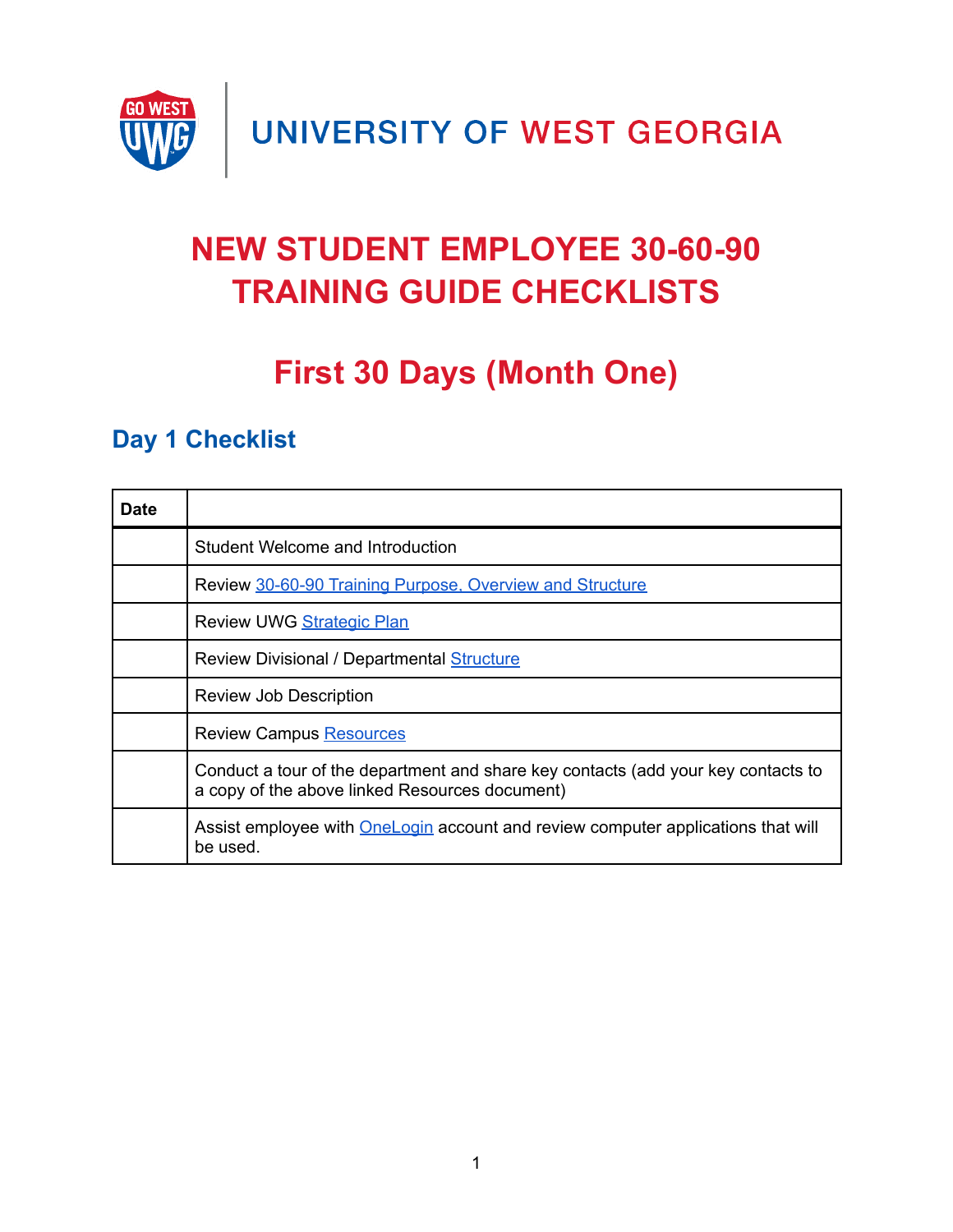## **Week 1 Checklist**

| <b>Date</b> |                                                                                                                                                                                                     |
|-------------|-----------------------------------------------------------------------------------------------------------------------------------------------------------------------------------------------------|
|             | Ensure employee has an ID card, alarm code and keys/access to SAM box keys if<br>needed to access work location.                                                                                    |
|             | Ensure employee can log into DevelopWest and complete WorkWest compliance<br>training. Employee should complete WorkWest compliance training within the first 30<br>days of employment.             |
|             | Discuss specific performance evaluation process and the frequency of reviews.<br>Establish dates for check ins. (60 days, 90 days, etc).                                                            |
|             | Explain work hours, shift start and end time, lunch, overtime procedure (if<br>applicable), and the importance of correctly recording and submitting time worked<br>and absence requests in OneUSG. |
|             | Conduct or assign job-specific training (driver training, equipment,<br>hardware/software, Policies/Procedures, DevelopWest modules)                                                                |

## **Week 4 Checklist**

| ∣ Date |                                                                     |
|--------|---------------------------------------------------------------------|
|        | Informal evaluation of student employee / review of job description |
|        | Begin thinking of some goals for Month Two                          |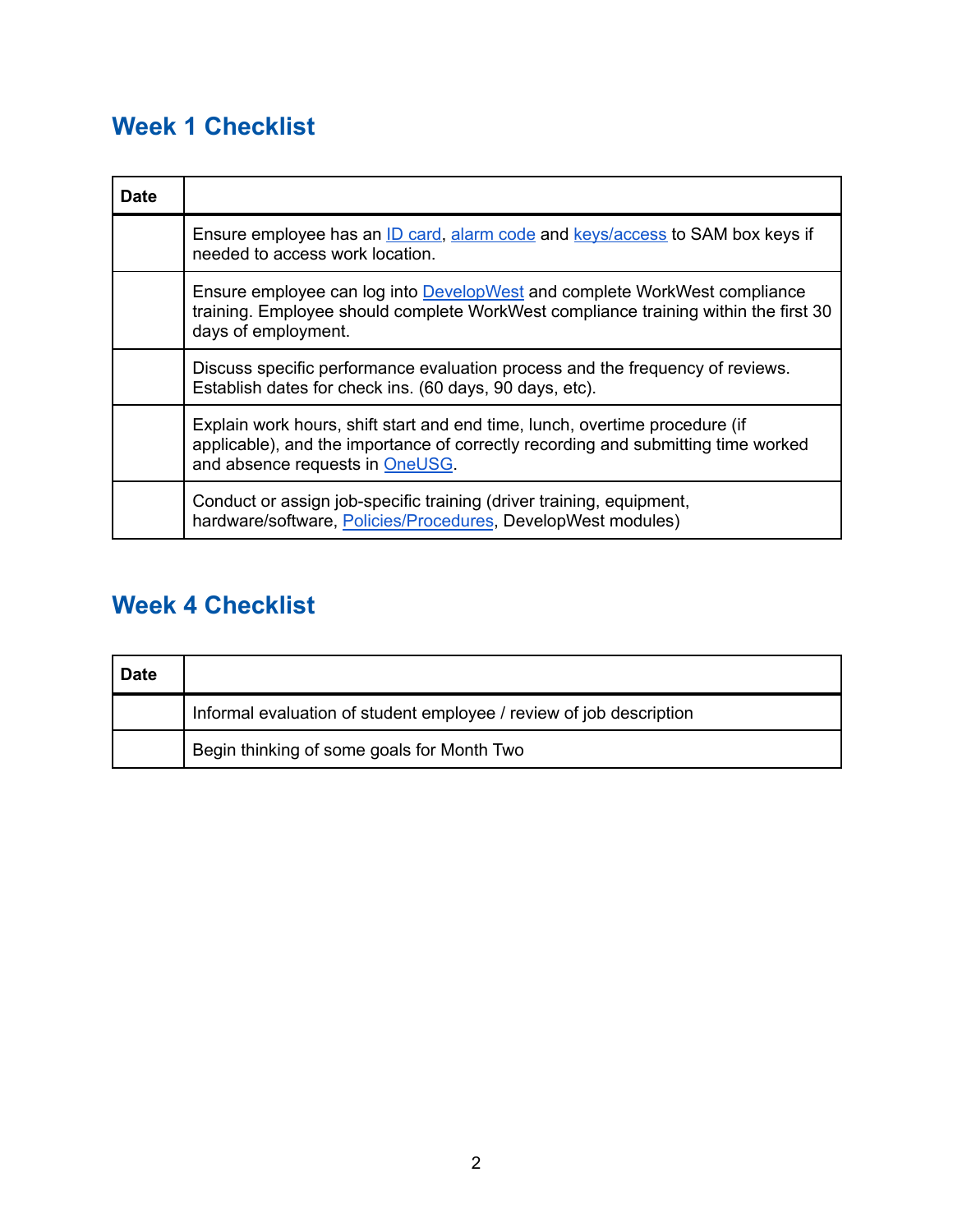## **31-60 Days (Month Two)**

#### **Week 5 Checklist**

| <b>Date</b> |                                            |
|-------------|--------------------------------------------|
|             | Discuss goal Setting (what & why)          |
|             | Student sets a SMART goal for next 30 days |

#### **Week 6 Checklist**

| <b>Date</b> |                                       |
|-------------|---------------------------------------|
|             | <b>Provide Personality Assessment</b> |
|             | Parallel goal and personality results |

#### **Week 7 Checklist**

| <b>Date</b> |                                                          |
|-------------|----------------------------------------------------------|
|             | Review SMART goal progress, plan for the next SMART goal |

#### **Week 8 Checklist**

| <b>Date</b> |                                                                    |
|-------------|--------------------------------------------------------------------|
|             | <b>Review SMART goals</b>                                          |
|             | Guide in setting 2nd set of short term goals to complete by Day 90 |
|             | Informal evaluation of student employee                            |
|             | Evaluation of supervisor by student                                |